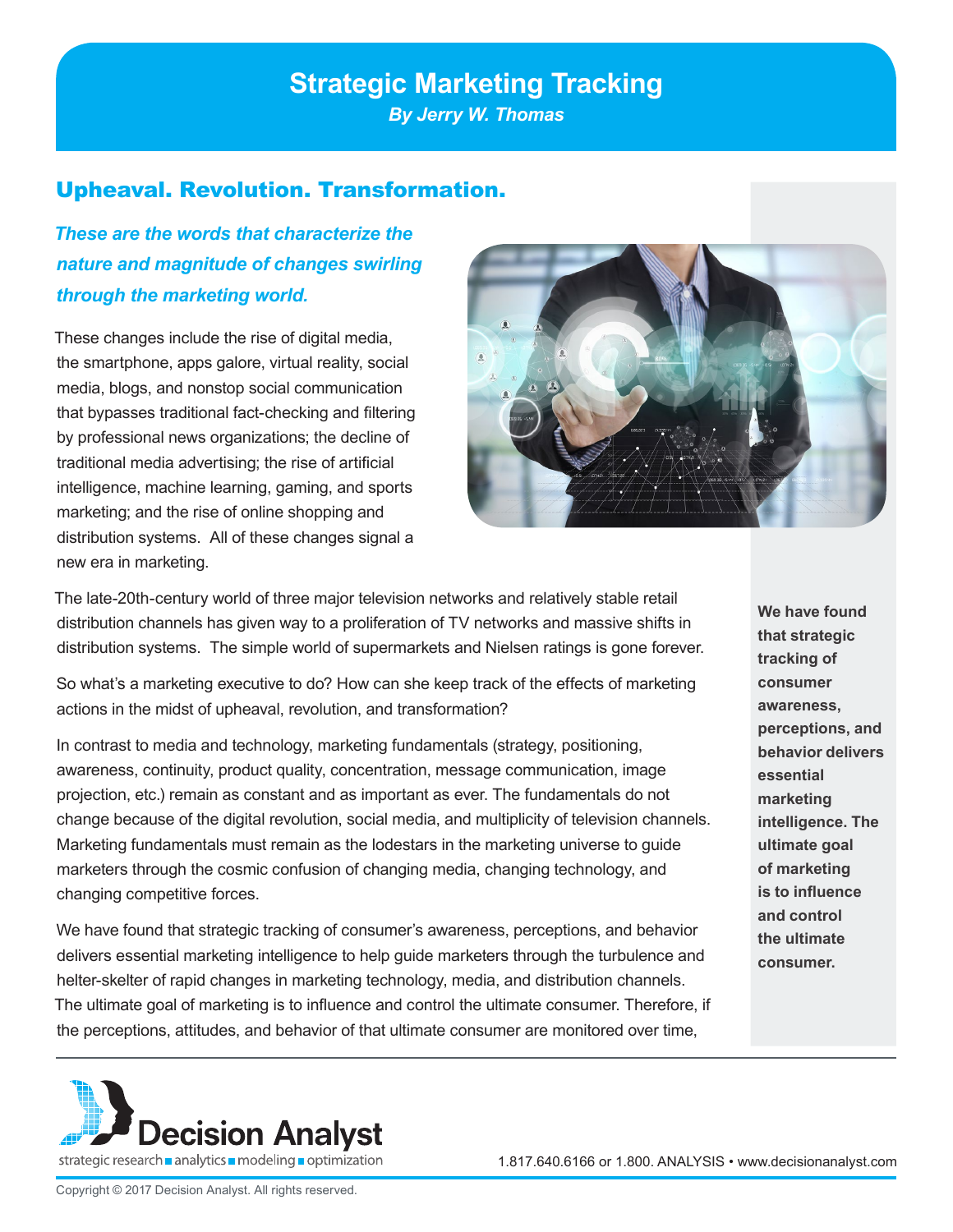we will know if the cumulative force of all marketing activities is influencing the ultimate consumer. If we track consistently, it is possible to monitor the effects of specific marketing programs as they are implemented.

Strategic tracking answers a number of important questions:

- 1. *How is your brand's awareness trending over time, relative to competition?* Awareness is the single most important marketing variable in many product categories.
- 2. *How is your brand's image evolving over time?* Think of "image" as the character or personality of a brand's awareness. The strategic management of brand image is one of the most important goals of marketing.
- 3. *What advertising messages do your consumers remember about your brand, and how do these messages change over time?*

Advertising messages tend to undergo learning and memory "distortion" as they are interpreted and remembered by consumers. Therefore, the only way to know for sure the "net, net" communication of your advertising is to track advertising message recall.

- 4. *What variables define your optimum target market?* Who are your brand's heavy users, nonusers, light users? The identification and monitoring of your brand's optimum target market is one of the easily calculated outputs of good tracking research. What are the demographics (and the correlates) that define the optimal target market for your brand? Which market segments should you focus upon?
- 5. *What impact are your competitors having in the marketplace, and how are competitive activities influencing your brand?* Overreaction and underreaction to competitive initiatives constitute some of the greatest marketing mistakes historically. It's really important to know, as early as possible, whether a new competitive product or new competitive advertising campaign is a real threat,

or just smoke and vapors. Good tracking research allows you to monitor and assess competitive threats—before it's too late to react.

If you should decide to pursue strategic tracking research for your brand, here are some suggestions to keep in mind. Tracking research, like everything else, can be good or bad depending upon how you design and execute it.

1. *Telephone surveys and online surveys are typically the best way to track awareness, image, and advertising message recall.* 

Telephone surveys can be continuous (i.e., conducted every day) or pulsed (conducted at a point in time, such as the last week of each quarter). Some types of tracking research can be conducted by mail (e.g., recognition tracking, image tracking, or brand share tracking), and the quality of the data from mail surveys can be high. Mail surveys, however, are not very good at measuring awareness (because respondents can ask other household members or Google the answers).

- 2. *Good sampling is essential.* The greatest (and often least visible) mistakes in tracking research are usually sampling errors. The sampling plan and management of the sample are absolutely crucial to consistently accurate tracking data. The samples from month to month and year to year must be identical in every way or else the resulting data will not be comparable. Here are some common sampling errors to avoid:
	- a. *Sample definition too narrow.* If your target audience is females aged 21 to 29, that's fine for guiding media placement. All too often, however, the target audience becomes the sampling plan for tracking. Therefore, only females aged 21 to 29 are interviewed in the tracking research. Suppose your advertising turns out to be really effective among women aged 34 to 54 instead of women aged 21 to 29. You might have canceled a very effective campaign because it appeared to be failing among the target audience. Also, it's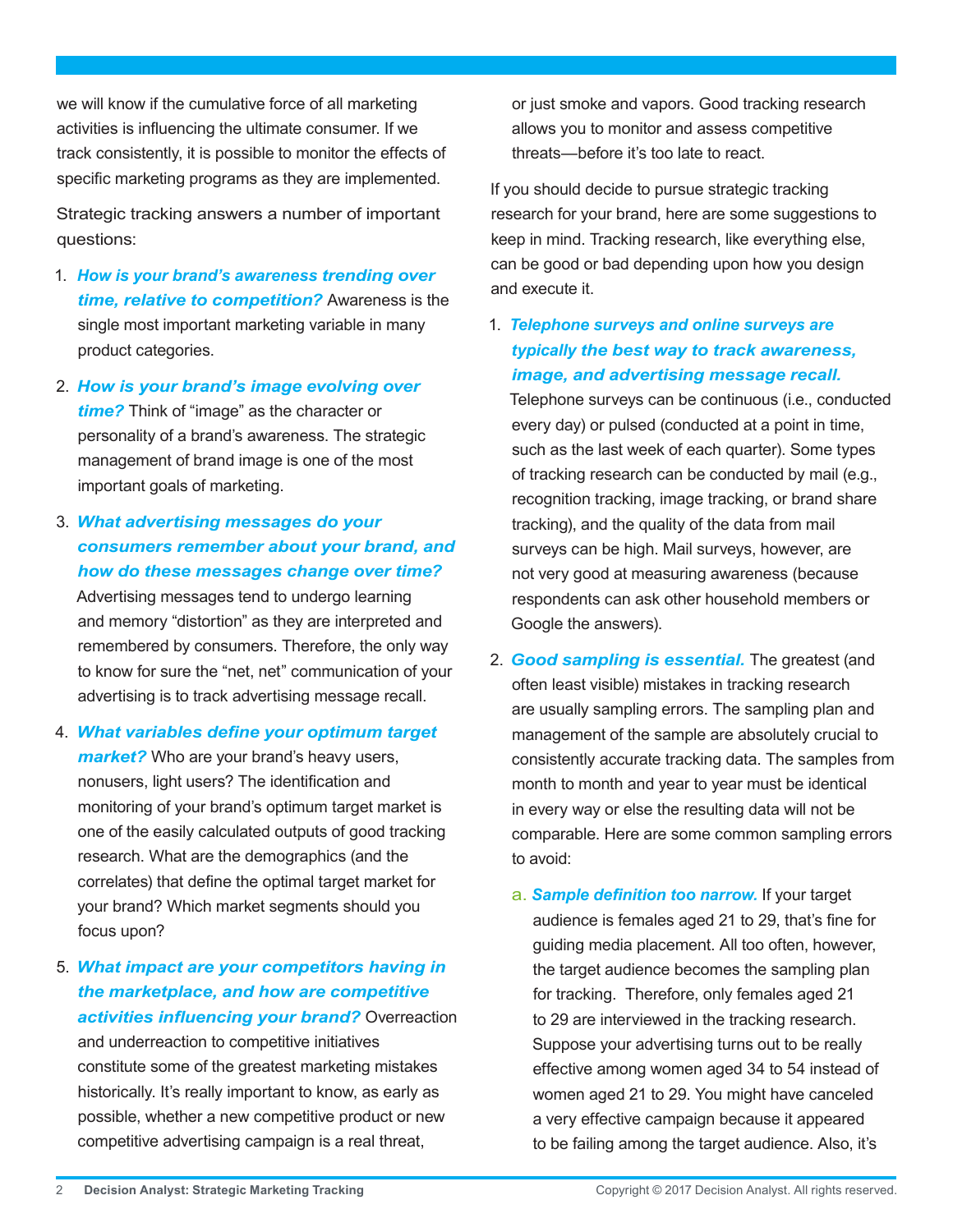possible your advertising is working among 21- to 29-year-olds, but driving all other age groups away. If we were only sampling the 21 to 29 age segment, we would have overlooked this critical failing.

Remember, always define the sample for tracking research very broadly and inclusively. The purpose of tracking is to tell us what's happening in the marketplace, and a too-narrow sample almost always defeats this objective.

b. *Variable definition of sample.* Never allow the things you want to measure to be a part of the screening criteria that admits someone into the survey. For example, you would never want awareness of a product category or awareness of a brand to be part of the screening criteria for a tracking survey if one of the purposes of the tracking research is to measure awareness. Likewise, you would never want "past-30-day usage" of a category or brand to be a part of the sampling criteria, if the purpose of the study is to measure changes in usage over time.

Awareness and product usage are variables that can change as a result of your marketing activities or competitive initiatives, or they can change from season to season. As these variables change, they change the composition of the tracking sample and destroy the comparability of the survey data across time.

c. *Sampling without replacement.* If the universe is limited (say you are tracking attitudes among your 1,000 dealers) and you take dealers out of the sample as they are surveyed, then the composition of your sample is gradually changing as interviewing progresses—and this makes the surveys from one time period incomparable to surveys in another time period.

Remember if the universe is small and limited, then sample with replacement. That is, once a respondent is surveyed, put that respondent back into the sample for the next wave of data

collection. An alternative solution is to divide the original sample into discrete, matched subsamples, and then use one of these subsamples for each subsequent wave of surveying.

d. *Randomize sample within quota groups.* Even though most projects begin with a random sample, things can happen that destroy randomness. For example, most samples are organized by time zone (so that households across the United States have equal time to respond). Sometimes, as part of this processing to organize the sample, the sample is put into some type of order (area code, prefix, or alphabet). As a final quality-control procedure, always randomize the final sample within each quota group. Then, no matter how the sample is worked, you will end up with a random sample.

- e. *Limit sample to force "callbacks."* The research company must limit the size of the original sample so that the "callback" cycle is properly triggered. If too many households are put in the initial sample, then it is likely that no "callbacks" will ever be made. The study is completed before the original sample is expended. The recommended policy is to release sample in a controlled, metered fashion so that every household has an equal opportunity to complete a survey.
- 3. *The questionnaire must remain the same from month to month and year to year.* Changes in the questionnaire (even something as seemingly innocent as a change in question order) can create unexpected changes in the results. Simply changing one word in a question can change the results. Therefore, keep the questionnaire constant over time. If you want to modify, add, or delete questions in a tracking study, do it toward the end of the questionnaire—so that the changes will not distort the key measures in the first 80% of the questionnaire.
- 4. *All data collection procedures and controls must remain constant over time.* Changes in the minutia, scheduling, sampling, email reminders or "callbacks" can inject unplanned changes in tracking study results.